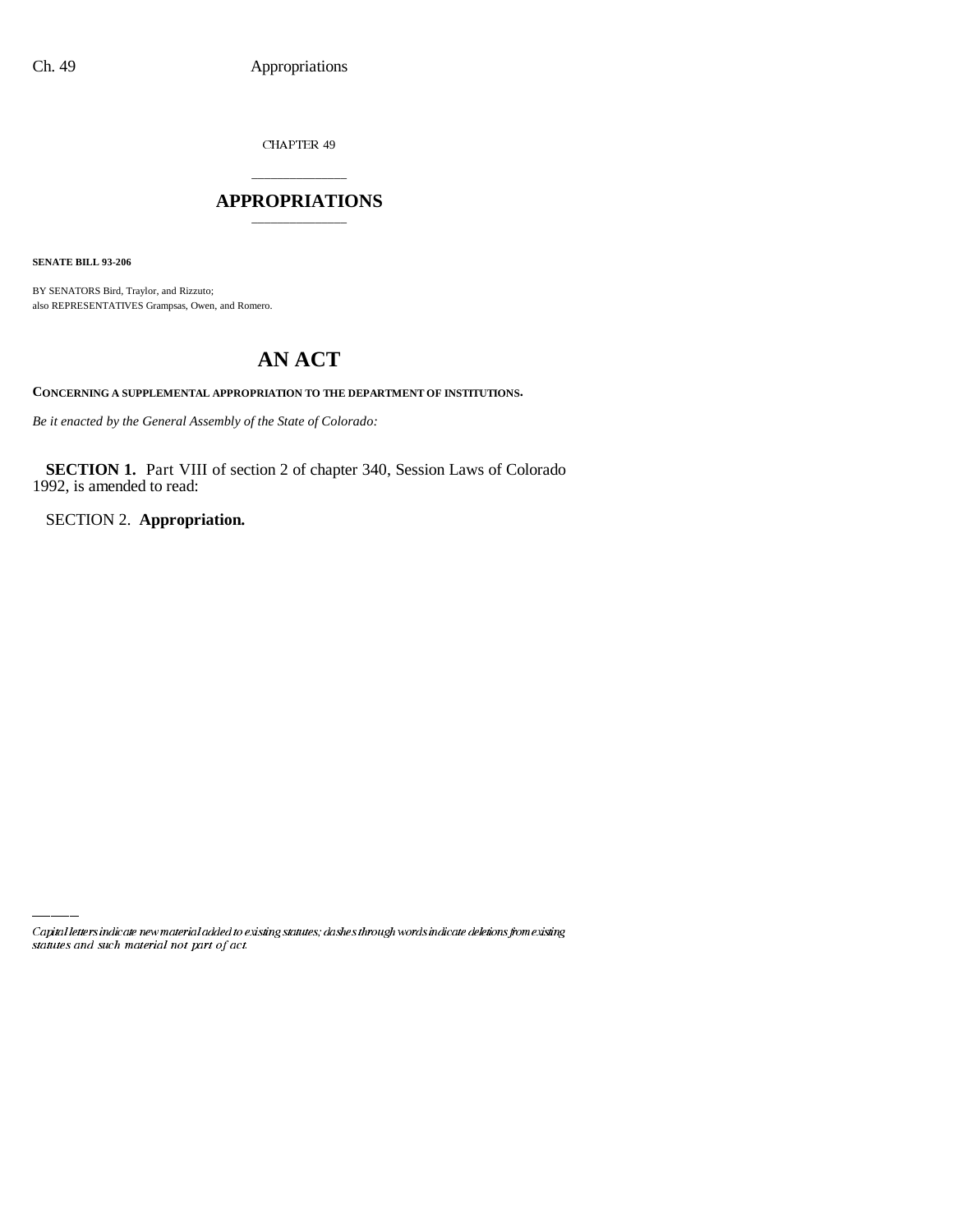|  | Appropriations |
|--|----------------|

|                   |              | <b>APPROPRIATION FROM</b> |              |               |  |
|-------------------|--------------|---------------------------|--------------|---------------|--|
| <b>ITEM &amp;</b> | <b>TOTAL</b> | <b>GENERAL</b>            | <b>CASH</b>  | <b>FEDERA</b> |  |
| <b>SUBTOT</b>     |              | <b>FUND</b>               | <b>FUNDS</b> |               |  |
| AL.               |              |                           |              | <b>FUNDS</b>  |  |
|                   | л            |                           |              |               |  |

#### **PART VIII DEPARTMENT OF INSTITUTIONS**

### **(1) OFFICE OF THE EXECUTIVE DIRECTOR**

| (A) Administration        |            |         |                        |
|---------------------------|------------|---------|------------------------|
| <b>Personal Services</b>  | 1.125.802  |         |                        |
|                           | (18.9 FTE) |         |                        |
| <b>Operating Expenses</b> | 487.394    |         |                        |
| <b>Travel Expenses</b>    | 4.869      |         |                        |
|                           | 1.618.065  | 741.275 | $876,790$ <sup>a</sup> |

<sup>a</sup> Of this amount, \$6,000 shall be from indirect cost recoveries from the Department of Housing and Urban Development Handicapped Housing Project, \$429,811(T) shall be from the Division for Developmental Disabilities Class IV Medicaid revenues, \$349,959(T) shall be from client cash revenues from the Division of Mental Health, and \$91,020 shall be from client cash revenues.

### **(B) Special Purpose**

| <b>Injury Prevention</b>                  |                      |             |                            |             |
|-------------------------------------------|----------------------|-------------|----------------------------|-------------|
| Program                                   | <del>1,549,790</del> | 884,380     | $665,410$ (T) <sup>a</sup> |             |
|                                           | 1,118,718            | 453,308     |                            |             |
| <b>Employment Security</b>                |                      |             |                            |             |
| Payments <sup>1</sup>                     | 90,776               | 90,776      |                            |             |
| Group Health and                          | 5,215,628            | 3,263,736   | 1.951.892 <sup>b</sup>     |             |
| Life                                      |                      |             |                            |             |
| Short-term Disability                     | 243,191              | 165,678     | 77.033 <sup>b</sup>        | 480         |
| Salary Survey and                         |                      |             |                            |             |
| <b>Shift Differential</b>                 | 5,918,914            | 3,868,334   | $2,050,580$ <sup>b</sup>   |             |
|                                           |                      | 3,259,091   | $2,659,823$ <sup>b</sup>   |             |
| Workers'                                  | 1,239,260            | 1,006,060   | $233.200^{b}$              |             |
| Compensation                              |                      |             |                            |             |
|                                           | 1,931,181            | 1,567,778   | 363,403 b                  |             |
| <b>Legal Services</b>                     | 217,097              | 217,097     |                            |             |
| Administrative Law Judge                  |                      |             |                            |             |
| <b>Services</b>                           | 815                  | 815         |                            |             |
| Purchase of Services from                 |                      |             |                            |             |
| Computer Center <sup>2</sup>              | 61,723               | 61,723      |                            |             |
| Payment to Risk                           |                      |             |                            |             |
| Management and Property                   |                      |             |                            |             |
| <b>Funds</b>                              | <del>249,361</del>   | 249.361     |                            |             |
|                                           | 310,074              | 310,074     |                            |             |
| Vehicle Lease                             |                      |             |                            |             |
|                                           | <del>794,703</del>   | 402,711     | $391,992$ <sup>b</sup>     |             |
| Payments                                  | 834.023              | 425,712     | 408.311 $^{\rm b}$         |             |
|                                           | 52,756               | 52,756      |                            |             |
| Lease Purchase<br>Utilities <sup>40</sup> |                      |             |                            |             |
|                                           | <del>3,999,604</del> | 2,765,551   | $1,234,053$ <sup>b</sup>   |             |
|                                           | 3,993,883            | 2,759,830   |                            |             |
| <b>HUD Handicapped</b>                    |                      |             |                            |             |
| <b>Housing Project</b>                    | 4,680,488            |             |                            | 4,680,488   |
|                                           |                      |             |                            | $(9.5$ FTE) |
| Juvenile Parole Board                     | 92,512               | 92.512      |                            |             |
|                                           |                      | $(1.8$ FTE) |                            |             |
| Developmental                             |                      |             |                            |             |
| <b>Disabilities Council</b>               | 636,184              | 22,785      |                            | 613,399     |
|                                           |                      |             |                            | $(6.5$ FTE) |
| <b>STATE GARAGE</b>                       | 203,414              |             | $203,414$ °                |             |
| <b>FUND</b>                               |                      |             |                            |             |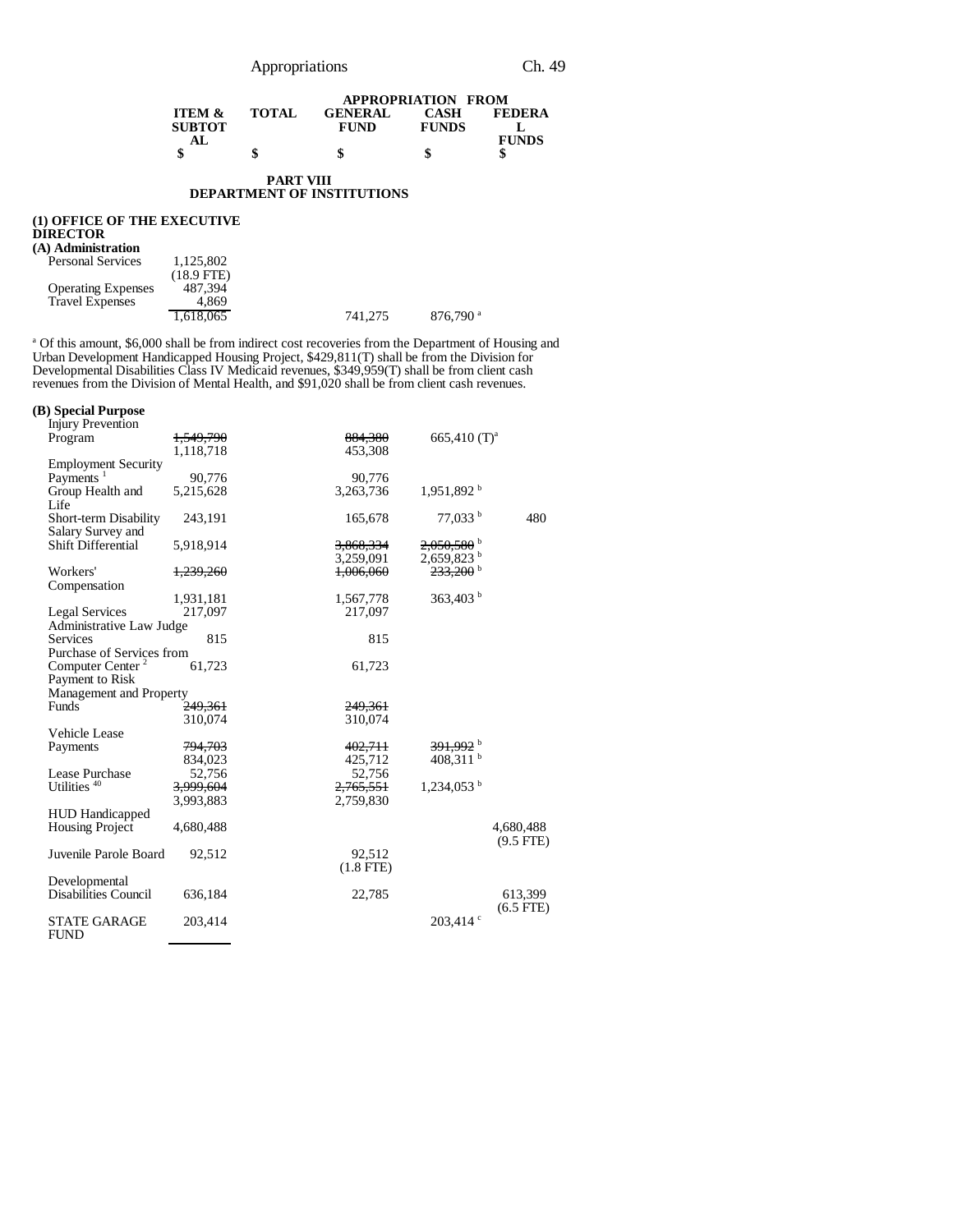|                                    |              |                               | <b>APPROPRIATION FROM</b>   |               |  |  |
|------------------------------------|--------------|-------------------------------|-----------------------------|---------------|--|--|
| <b>ITEM &amp;</b><br><b>SUBTOT</b> | <b>TOTAL</b> | <b>GENERAL</b><br><b>FUND</b> | <b>CASH</b><br><b>FUNDS</b> | <b>FEDERA</b> |  |  |
| AL.                                |              | \$                            |                             | <b>FUNDS</b>  |  |  |
| 25.042.002<br>ZJ.U42.00Z           |              |                               |                             |               |  |  |

25,601,377

<sup>a</sup> This amount shall be from the Division for Developmental Disabilities Class IV Medicaid revenues.<br><sup>b</sup> Of these amounts,  $55,297,103(f)$  \$6,052,868(T) shall be from the Division for Developmental Disabilities Class IV Medicaid revenues, and \$641,647 shall be from client cash revenues.<br><sup>c</sup> THIS AMOUNT SHALL BE FROM SERVICE FEES.

# **(C) Department ADP**

| <b>Personal Services</b>  | 1.144.233    |         |                 |
|---------------------------|--------------|---------|-----------------|
|                           | $(25.0$ FTE) |         |                 |
| <b>Operating Expenses</b> | 310.915      |         |                 |
| <b>Travel Expenses</b>    | 6.100        |         |                 |
|                           | 1.461.248    | 889,969 | 571.279 $(T)^a$ |

<sup>a</sup> Of this amount, \$530,386 shall be from the Division of Developmental Disabilities Class IV Medicaid revenues, and \$40,893 shall be from the Department of Corrections.

28,122,115 28,680,690

# **(2) DIVISION OF YOUTH SERVICES**

| (A) Administration              |              |               |                            |
|---------------------------------|--------------|---------------|----------------------------|
| Personal Services <sup>41</sup> | 959,532      |               |                            |
|                                 | $(20.0$ FTE) |               |                            |
| <b>Operating Expenses</b>       | 44,350       |               |                            |
| <b>Travel Expenses</b>          | 4.512        |               |                            |
| <b>Leased Space</b>             | 4,320        |               |                            |
|                                 | 1.012.714    | 1.012.714     |                            |
| (B) Support Services            |              |               |                            |
| <b>Personal Services</b>        | 3.653.146    | 3,653,146     |                            |
|                                 |              | $(100.5$ FTE) |                            |
| <b>Operating Expenses</b>       | 1,459,473    | 780,713       | $678,760$ (T) <sup>a</sup> |
| <b>Travel Expenses</b>          | 4,405        | 4.405         |                            |
|                                 | 5,117,024    |               |                            |

<sup>a</sup> This amount shall be from the Department of Education for the federal school breakfast and lunch program.

# **(C) Youth Treatment Services**

| Personal Services                                                                  | 14,663,526                  | 14,663,526<br>$(375.7$ FTE) |                                    |
|------------------------------------------------------------------------------------|-----------------------------|-----------------------------|------------------------------------|
| <b>Operating Expenses</b><br><b>Travel Expenses</b><br><b>Educational Programs</b> | 331,573<br>1.067<br>527,577 | 331,573<br>1,067            | $527,577$ (T) <sup>a</sup>         |
|                                                                                    |                             |                             | $(10.3$ FTE)                       |
| <b>Educational Programs</b><br><b>Travel Expenses</b><br>Prevention/Intervention   | 2.251                       |                             | $2,251$ (T) <sup>a</sup>           |
| Services                                                                           | 96.662                      |                             | 96,662 $(T)^{b}$<br>$(3.0$ FTE $)$ |
| Prevention/Intervention<br>Services Travel                                         |                             |                             |                                    |
| Expenses<br><b>Purchase of Secure</b><br>Juvenile Placements for                   | 2.525                       |                             | $2,525$ (T) <sup>b</sup>           |
|                                                                                    |                             |                             |                                    |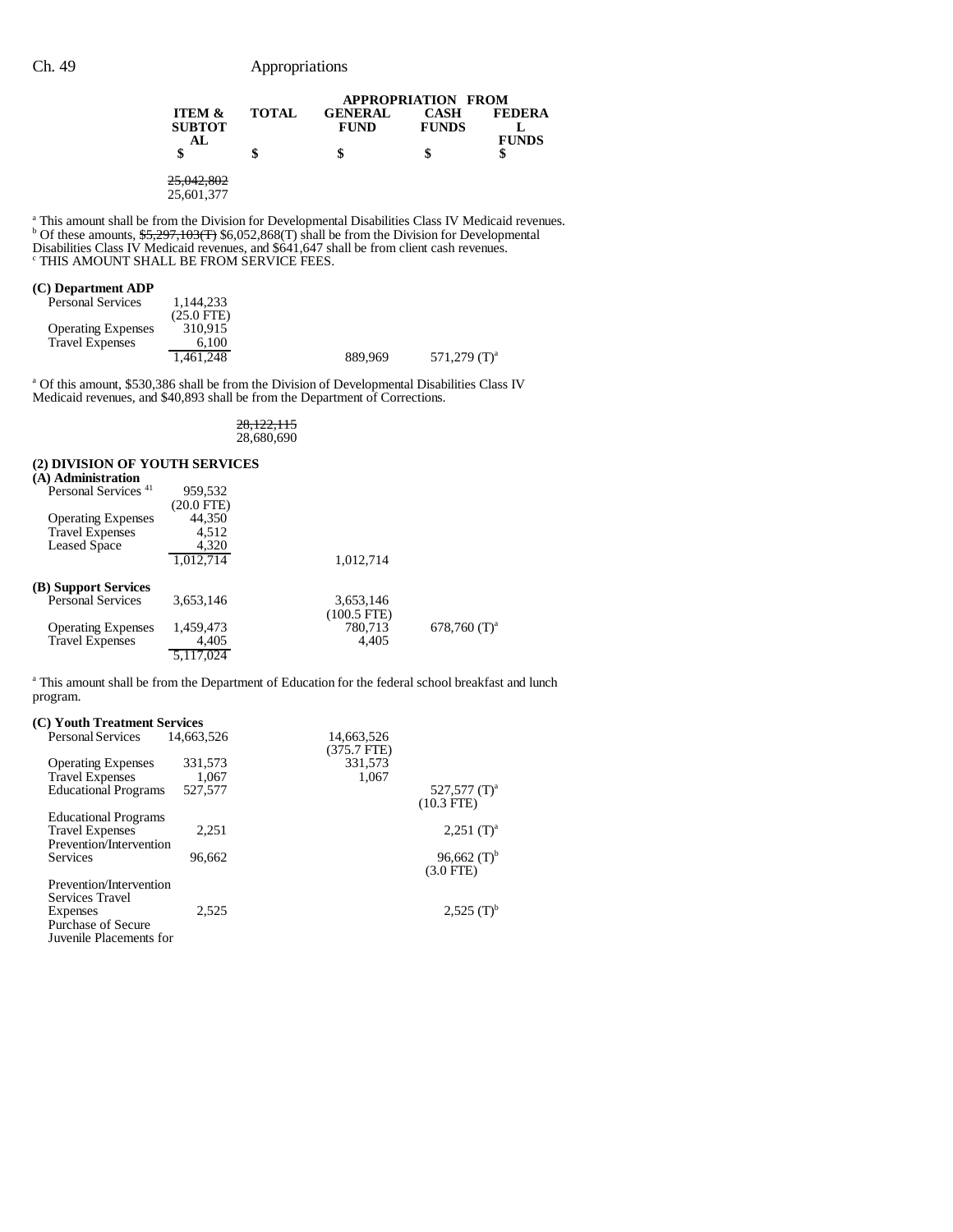Appropriations Ch. 49

|                                                                                        |                                          |              |                               | <b>APPROPRIATION FROM</b>            |                                    |
|----------------------------------------------------------------------------------------|------------------------------------------|--------------|-------------------------------|--------------------------------------|------------------------------------|
|                                                                                        | <b>ITEM &amp;</b><br><b>SUBTOT</b><br>AL | <b>TOTAL</b> | <b>GENERAL</b><br><b>FUND</b> | <b>CASH</b><br><b>FUNDS</b>          | <b>FEDERA</b><br>L<br><b>FUNDS</b> |
|                                                                                        | \$                                       | \$           | \$                            | \$                                   | \$                                 |
| an average of $\frac{102}{2}$ 105 clients<br>at an average daily<br>rate not to exceed |                                          |              |                               |                                      |                                    |
| \$122.00 42                                                                            | 4.549.447                                |              | 4.549.447                     |                                      |                                    |
|                                                                                        | 4.693.847                                |              | 4.693.847                     |                                      |                                    |
| Detention<br>Transportation                                                            | 70,850                                   |              |                               | $70.850$ $\degree$<br>$(2.0$ FTE $)$ |                                    |
| Colorado Jail                                                                          | 188,542                                  |              |                               | $188,542$ (T) <sup>d</sup>           |                                    |
| Removal<br>Colorado Jail Removal                                                       |                                          |              |                               |                                      |                                    |
| <b>Travel Expenses</b>                                                                 | 7,853                                    |              |                               | 7,853 $(T)^d$                        |                                    |
| <b>Temporary Holding</b>                                                               |                                          |              |                               |                                      |                                    |
| Facility                                                                               | 350,400                                  |              | 350,400                       |                                      |                                    |
| Case Management <sup>43</sup>                                                          | 182,766                                  |              | 182,766                       |                                      |                                    |
| Nonresidential Program<br>Services                                                     | 673,139                                  |              | 673,139                       |                                      |                                    |
| Drug Free Colorado                                                                     |                                          |              |                               |                                      |                                    |
| Grant                                                                                  | 209,639                                  |              |                               | $209,639$ (T) <sup>b</sup>           |                                    |
| Office of Treatment                                                                    |                                          |              |                               |                                      |                                    |
| <b>Improvement Grant</b>                                                               | 440,000                                  |              |                               | 440,000 $(T)^{b}$                    |                                    |
| Denver Foundation<br>Grant                                                             | 4,887                                    |              |                               | 4,887 $e$                            |                                    |
| Governor's Job Training                                                                |                                          |              |                               |                                      |                                    |
| Office Grant                                                                           | 18,204                                   |              |                               | $18,204$ (T) <sup>f</sup>            |                                    |
| Juvenile Boot Camp                                                                     |                                          |              |                               |                                      |                                    |
| Project <sup>44</sup>                                                                  | 650,501                                  |              |                               |                                      | 650,501                            |
|                                                                                        |                                          |              |                               |                                      | $(6.5$ FTE $)$                     |
|                                                                                        | <del>22,971,409</del><br>23,115,809      |              |                               |                                      |                                    |
|                                                                                        |                                          |              |                               |                                      |                                    |

These amounts shall be from the Department of Education.<br>
<sup>b</sup> These amounts shall be from the Department of Health, Alcohol and Drug Abuse Division.<br>
<sup>c</sup> Of this amount, \$3,600 shall be from Boulder County, and \$67,250 sh

County. d These amounts shall be from the Department of Public Safety, Division of Criminal Justice.

e This amount shall be from private foundation grants. f This amount shall be from the Governor's Office.

#### **(D) Community Programs**

| <b>Personal Services</b>     | 1,330,716            | 1,330,716            |                                     |
|------------------------------|----------------------|----------------------|-------------------------------------|
|                              |                      | $(26.5$ FTE)         |                                     |
| <b>Operating Expenses</b>    | 88,016               | 88,016               |                                     |
| <b>Travel Expenses</b>       | 7.211                | 7.211                |                                     |
| <b>Leased Space</b>          | 63.426               | 63,426               |                                     |
| <b>Community Based</b>       |                      |                      |                                     |
| Programs <sup>45</sup>       | <del>5.770.451</del> | <del>5.131.477</del> | <del>638,974 (T)</del> <sup>a</sup> |
|                              | 5.422.883            | 5.421.883            | $1,000$ $(T)^a$                     |
| Senate Bill 91-94            |                      |                      |                                     |
| Pilot Projects <sup>46</sup> | 1,539,609            | 1.469.609            | 70,000 $(T)^{b}$                    |
|                              | 8,799,429            |                      |                                     |
|                              | 8,451,861            |                      |                                     |

<sup>a</sup> This amount shall be from the Department of Social Services.<br><sup>b</sup> This amount shall be from the Department of Public Safety, Division of Criminal Justice.

# 37,900,576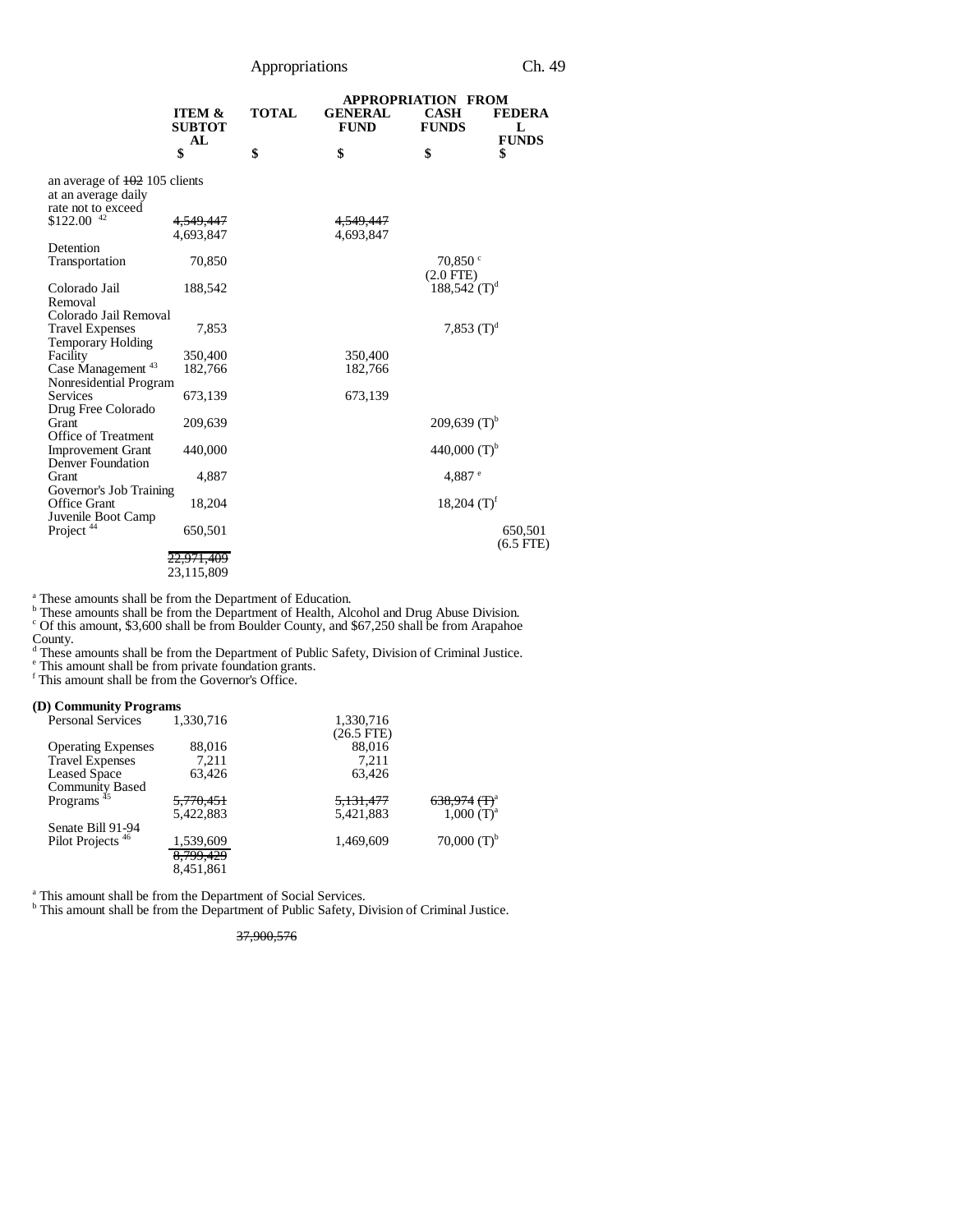|                                                                                                                                                                                                                                                                                                                                                                       | <b>APPROPRIATION FROM</b>                                           |            |                                     |                                                                       |                      |
|-----------------------------------------------------------------------------------------------------------------------------------------------------------------------------------------------------------------------------------------------------------------------------------------------------------------------------------------------------------------------|---------------------------------------------------------------------|------------|-------------------------------------|-----------------------------------------------------------------------|----------------------|
|                                                                                                                                                                                                                                                                                                                                                                       | <b>ITEM &amp;</b><br><b>SUBTOT</b>                                  | TOTAL      | <b>GENERAL</b><br><b>FUND</b>       | <b>CASH</b><br><b>FUNDS</b>                                           | <b>FEDERA</b><br>L   |
|                                                                                                                                                                                                                                                                                                                                                                       | AL<br>\$                                                            | \$         | \$                                  | \$                                                                    | <b>FUNDS</b><br>\$   |
|                                                                                                                                                                                                                                                                                                                                                                       |                                                                     | 37,697,408 |                                     |                                                                       |                      |
| (3) DIVISION OF MENTAL HEALTH<br>(A) Division Administration $47$<br>(1) Administration<br><b>Personal Services</b><br><b>Operating Expenses</b><br><b>Travel Expenses</b><br><b>Leased Space</b>                                                                                                                                                                     | 1,418,502<br>$(29.5$ FTE)<br>43,492<br>33,785<br>3,647<br>1,499,426 |            | 585,878                             | $913,548$ <sup>a</sup>                                                |                      |
| <sup>a</sup> Of this amount, \$286,161(T) shall be from the Department of Social Services, Medical Assistance<br>Division, \$452,081 shall be from patient revenues earned by the mental health institutes, and<br>\$175,306(T) shall be from the Department of Health appropriation for the Alcohol, Drug Abuse,<br>and Mental Health Services Block Grant transfer. |                                                                     |            |                                     |                                                                       |                      |
| (2) Federal Programs and<br>Grants                                                                                                                                                                                                                                                                                                                                    | 658,425                                                             |            |                                     |                                                                       | 658,425              |
| (B) Community Programs <sup>48,49</sup><br>Services for Target<br>Clients - Estimated at<br>10.500 Children and<br>Adolescents at an<br>Average Cost of \$910,<br>19,500 19,773 Adults at an<br>Average Cost of<br>\$2,343, and 2,858<br>Elderly Clients at an<br>Average Cost of                                                                                     |                                                                     |            |                                     |                                                                       | $(4.0$ FTE)          |
| \$1,442<br>Services for an<br>Estimated 22,897 Non-<br>Target Clients at an                                                                                                                                                                                                                                                                                           | <del>52,487,498</del><br>53,127,001                                 |            | <del>17,058,529</del><br>15,350,368 | <del>35,037,441</del> a<br>37,385,105 <sup>a</sup>                    | 391,528 <sup>b</sup> |
| Average Cost of \$481 1,379,965<br>Services to Children                                                                                                                                                                                                                                                                                                               |                                                                     |            | 539,181                             | $840,784$ (T) <sup>c</sup>                                            |                      |
| Referred by Medicaid<br>Nursing Home Reform<br>Act (OBRA 87) -                                                                                                                                                                                                                                                                                                        | 454,998                                                             |            | 227,499                             | $227,499$ (T) <sup>d</sup>                                            |                      |
| Mental Health                                                                                                                                                                                                                                                                                                                                                         | <del>2,421,726</del><br>1,641,783<br>56.744.187<br>56,603,747       |            |                                     | <del>2,421,726 (T)</del> <sup>d</sup><br>$1,641,783$ (T) <sup>d</sup> |                      |

<sup>a</sup> Of this amount, \$30,395,574(T) \$32,743,238(T) shall be from the Department of Social Services, Medical Assistance Division, \$627,438(T) shall be from the Department of Social Services, Division of Rehabilitation, \$593,591(L) shall be from locally generated client revenues, and \$3,420,838(T) shall be from the Department of Health appropriation for the Alcohol, Drug Abuse, and Mental

Health Services Block Grant transfer. b This amount shall be from the Homeless Prevention Block Grant.

<sup>c</sup> Of this amount, \$736,928 shall be from the Department of Social Services, Medical Assistance Division, and \$103,856 shall be from the Department of Health appropriation for the Alcohol, Drug

Abuse, and Mental Health Services Block Grant transfer. d These amounts shall be from the Department of Social Services, Medical Assistance Division.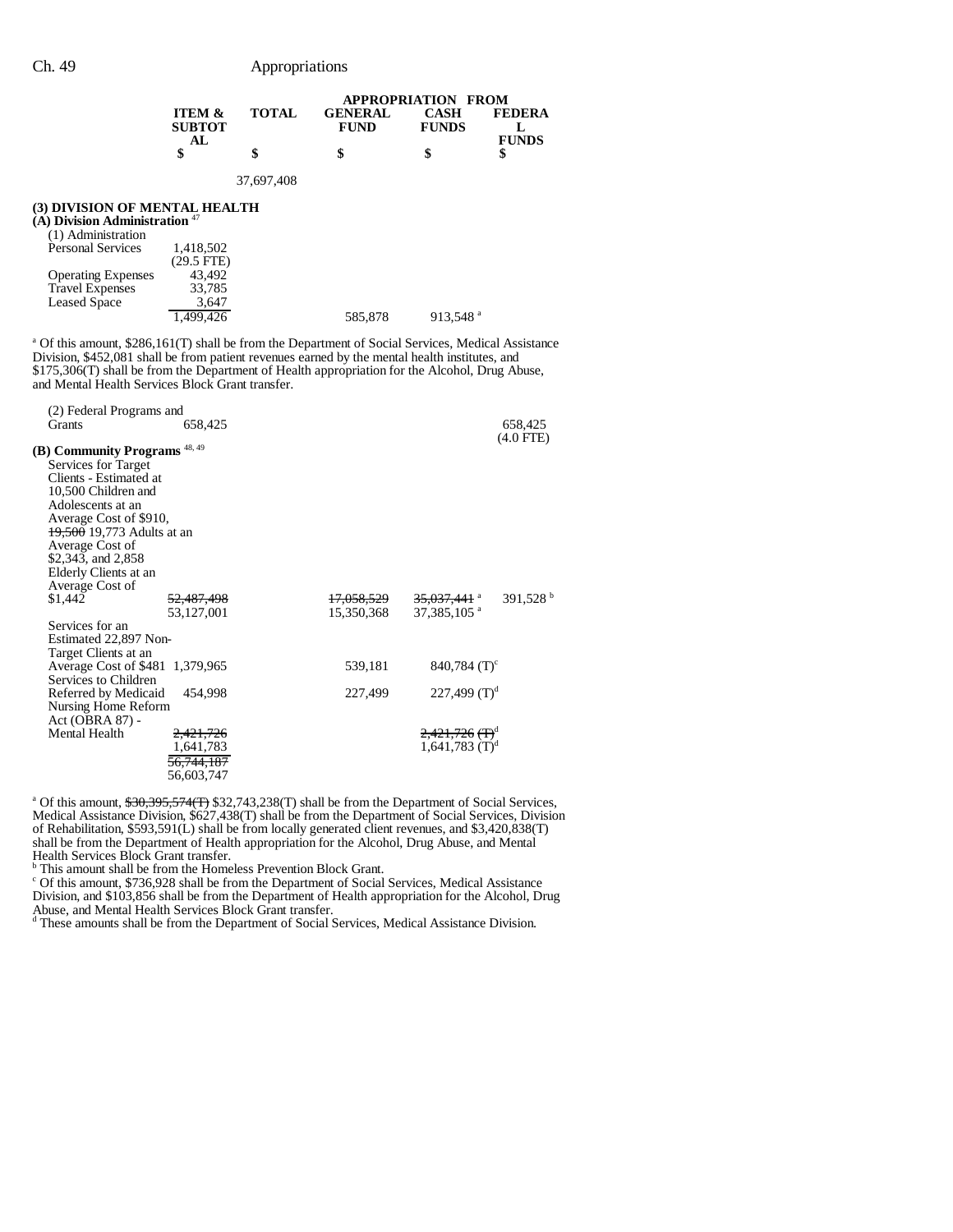| Appropriations | Ch. 49 |
|----------------|--------|
|----------------|--------|

|                                         |                                          |              | <b>APPROPRIATION FROM</b>     |                             |                                    |
|-----------------------------------------|------------------------------------------|--------------|-------------------------------|-----------------------------|------------------------------------|
|                                         | <b>ITEM &amp;</b><br><b>SUBTOT</b><br>AL | <b>TOTAL</b> | <b>GENERAL</b><br><b>FUND</b> | <b>CASH</b><br><b>FUNDS</b> | <b>FEDERA</b><br>L<br><b>FUNDS</b> |
|                                         | \$                                       | \$           | \$                            | \$                          | \$                                 |
| (C) Mental Health Institutes 50, 51, 52 |                                          |              |                               |                             |                                    |
| <b>Personal Services</b>                | <del>55,007,148</del>                    |              |                               |                             |                                    |
|                                         | 54,953,474                               |              |                               |                             |                                    |
|                                         | <del>(1,429.8</del>                      |              |                               |                             |                                    |
|                                         | FTE)                                     |              |                               |                             |                                    |
|                                         | (1,428.6)                                |              |                               |                             |                                    |
|                                         | FTE)                                     |              |                               |                             |                                    |
| <b>Operating Expenses</b>               | 5,825,996                                |              |                               |                             |                                    |
|                                         | 5,826,508                                |              |                               |                             |                                    |
| <b>Travel Expenses</b>                  | 42,256                                   |              |                               |                             |                                    |
| Forensics                               |                                          |              |                               |                             |                                    |
| Program <sup>53</sup>                   | 12,222,775                               |              |                               |                             |                                    |
|                                         | (305.0)                                  |              |                               |                             |                                    |
|                                         | FTE)                                     |              |                               |                             |                                    |
| Forensics Program                       |                                          |              |                               |                             |                                    |
| <b>Travel Expenses</b>                  | 2,636                                    |              |                               |                             |                                    |
| <b>Educational Programs</b>             | 1,233,776                                |              |                               |                             |                                    |
|                                         | $(29.0$ FTE)                             |              |                               |                             |                                    |
| <b>Indirect Cost</b>                    |                                          |              |                               |                             |                                    |
| Assessment                              | 349,959                                  |              |                               |                             |                                    |
| <b>MEDICAID</b>                         | 1,555,029                                |              |                               |                             |                                    |
| PROVIDER TAX                            |                                          |              |                               |                             |                                    |
|                                         | <del>74,684,546</del>                    |              | 45.563.116                    | <del>29.121.430</del> ª     |                                    |
|                                         | 76,186,413                               |              | 42,705,714                    | 33,480,699 a                |                                    |

<sup>a</sup> Of this amount, \$27,644,025 \$32,003,294 shall be from patient revenues, \$1,233,776(T) shall be from the Department of Education, \$30,163(T) shall be from the Division for Developmental Disabilities, and \$213,466(T) shall be from the Department of Corrections. For information only, of the patient revenues,  $$14,602,792(T)$   $$18,962,061(T)$  is estimated to be from the Department of Social Services, Medical Assistance Division, and \$2,989,770(T) is estimated to be from the Department of Corrections.

#### 133,586,584 134,948,011

### **(4) DIVISION FOR DEVELOPMENTAL DISABILITIES**

| (A) Administration        |            |                          |
|---------------------------|------------|--------------------------|
| <b>Personal Services</b>  | 2,182,164  |                          |
|                           | (45.5 FTE) |                          |
| <b>Operating Expenses</b> | 123,300    |                          |
| <b>Travel Expenses</b>    | 42.317     |                          |
| <b>Training</b>           | 89,056     |                          |
| Independent Waiver        |            |                          |
| Assessment                | 50,000     |                          |
| Colorado Progress         |            |                          |
| <b>Assessment Review</b>  | 29,000     |                          |
|                           | 2,515,837  | $2,515,837$ <sup>a</sup> |
|                           |            |                          |

<sup>a</sup> Of this amount, \$541(L) shall be from local matching funds, and \$2,515,296(T) shall be from the Department of Social Services, Medical Assistance Division.

# **(B) Community Services**

| Community<br>Programs <sup>54</sup> | 103,430,72 | 30,300,078 | 73,130,651 <sup>a</sup> |
|-------------------------------------|------------|------------|-------------------------|
|                                     | 103,778,97 | 31,015,475 | 72,763,504 a            |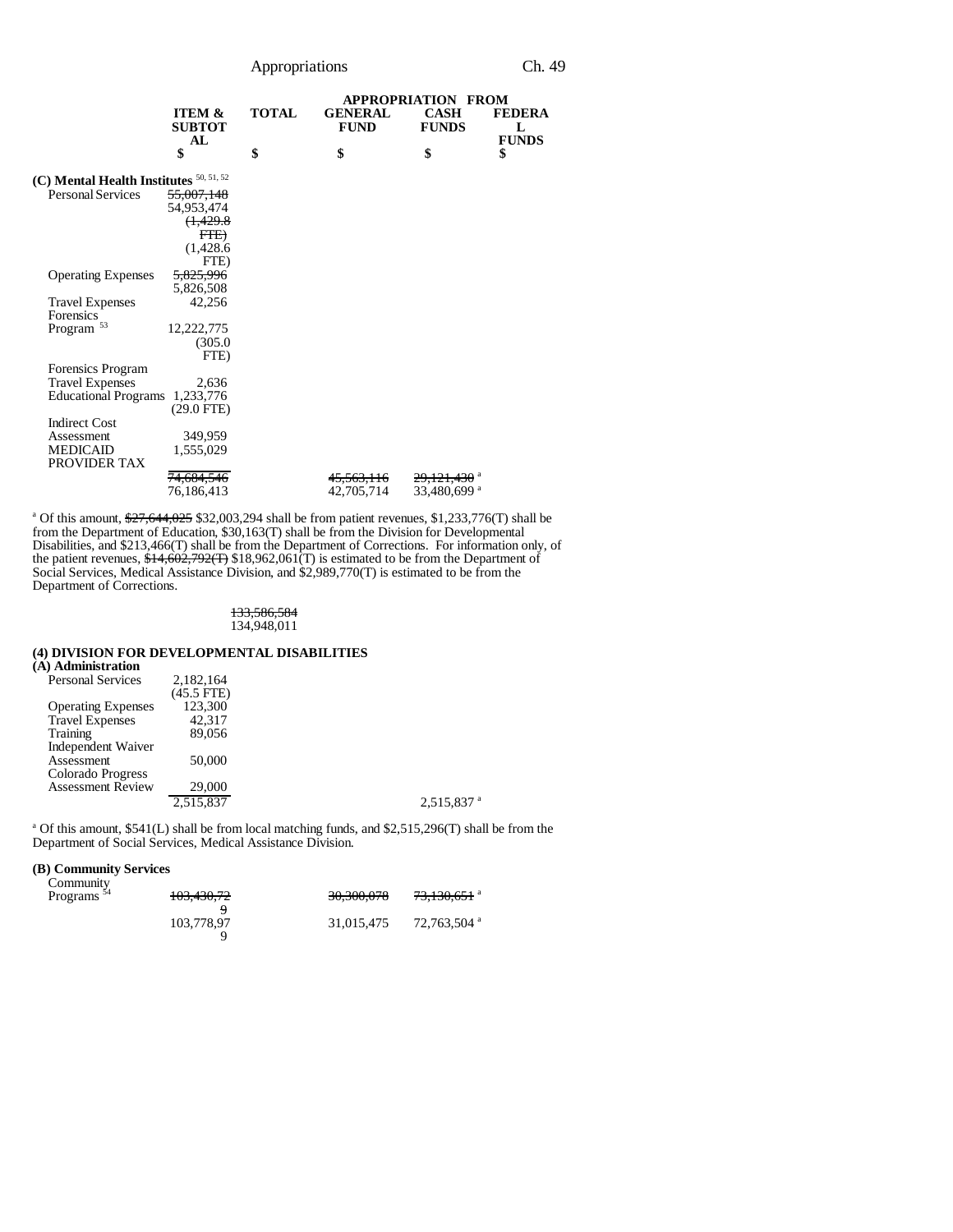# Ch. 49 Appropriations

|                                                         |                                          |              | <b>APPROPRIATION</b><br><b>FROM</b> |                             |                                    |
|---------------------------------------------------------|------------------------------------------|--------------|-------------------------------------|-----------------------------|------------------------------------|
|                                                         | <b>ITEM &amp;</b><br><b>SUBTOT</b><br>AL | <b>TOTAL</b> | <b>GENERAL</b><br><b>FUND</b>       | <b>CASH</b><br><b>FUNDS</b> | <b>FEDERA</b><br>L<br><b>FUNDS</b> |
|                                                         | \$                                       | \$           | \$                                  | \$                          | \$                                 |
| Wheat Ridge Regional<br>Center                          |                                          |              |                                     |                             |                                    |
| Deinstitutionalization<br>55                            | <del>6,793,781</del>                     |              | <del>426,595</del>                  | $6,367,186$ <sup>b</sup>    |                                    |
|                                                         | 6,514,478<br>$(5.8$ FTE)                 |              | 412,911                             | $6,101,567$ <sup>b</sup>    |                                    |
| Nursing Home Reform<br>Act (OBRA-87) -<br>Developmental |                                          |              |                                     |                             |                                    |
| <b>Disabilities</b>                                     | 6,584,558                                |              | <del>307,364</del>                  | 6,277,194 °                 |                                    |
|                                                         | 6.092.593                                |              | 428,535                             | 5,664,058 $\degree$         |                                    |
| Active<br>Treatment/Specialized                         |                                          |              |                                     |                             |                                    |
| Services - (OBRA-87) 1,431,399<br>Preventive Dental     |                                          |              | 1,359,816                           | 71,583 $(L)^d$              |                                    |
| Hygiene <sup>56</sup>                                   | 63,610                                   |              | 60,430                              | 3,180 $(L)^d$               |                                    |
| Special Olympics                                        | 25,000<br>118,329,07                     |              | 25,000                              |                             |                                    |
|                                                         | 7                                        |              |                                     |                             |                                    |
|                                                         | 117,906,05                               |              |                                     |                             |                                    |

<sup>a</sup> Of this amount, \$2,942,152(L) \$3,277,149(L) shall be from local matching funds, \$392,021(T) shall be from the Department of Social Services, Division of Rehabilitation, \$58,817,975(T) \$57,881,045(T) shall be from the Department of Social Services, Medical Assistance Division, and \$10,978,503 \$11,213,289 shall be from other sources of income.<br><sup>b</sup> Of this amount, \$77,789(L) \$74,175(L) shall be from local matching funds, \$5,761,771(T)

\$5,510,329(T) shall be from the Department of Social Services, Medical Assistance Division, and

\$527,626 \$517,063 shall be from other sources of income.<br>
<sup>c</sup> Of this amount, \$70,260(L) \$64,329(L) shall be from local matching funds, \$5,506,337(T)

\$4,933,781(T) shall be from the Department of Social Services, Medical Assistance Division, and

\$700,597 \$665,948 shall be from other sources of income.<br>d These amounts shall be from local matching funds.

9

# **(C) Institutional Programs**

|                          | <b>Personal Services</b>    | 35,521,604 |
|--------------------------|-----------------------------|------------|
|                          |                             | (1,247.5)  |
|                          |                             | FTE)       |
|                          | <b>Operating Expenses</b>   | 2,339,844  |
|                          | <b>Travel Expenses</b>      | 50.858     |
| Capital Outlay - Patient |                             |            |
|                          | <b>Needs</b>                | 78,700     |
|                          | Resident Incentive          |            |
|                          | Allowance                   | 49.913     |
|                          | <b>Leased Space</b>         | 35.721     |
|                          | <b>Purchase of Services</b> | 396.494    |
|                          | <b>State Education</b>      |            |
|                          | Program                     | 137,394    |
|                          |                             | (5.3 FTE)  |
|                          |                             | 38.610.528 |
|                          |                             |            |

<sup>a</sup> Of this amount, \$37,280,623(T) shall be from the Department of Social Services, Medical Assistance Division,

\$137,394(T) shall be from the Department of Education, and \$1,192,511 shall be from other sources of income.

159,455,442